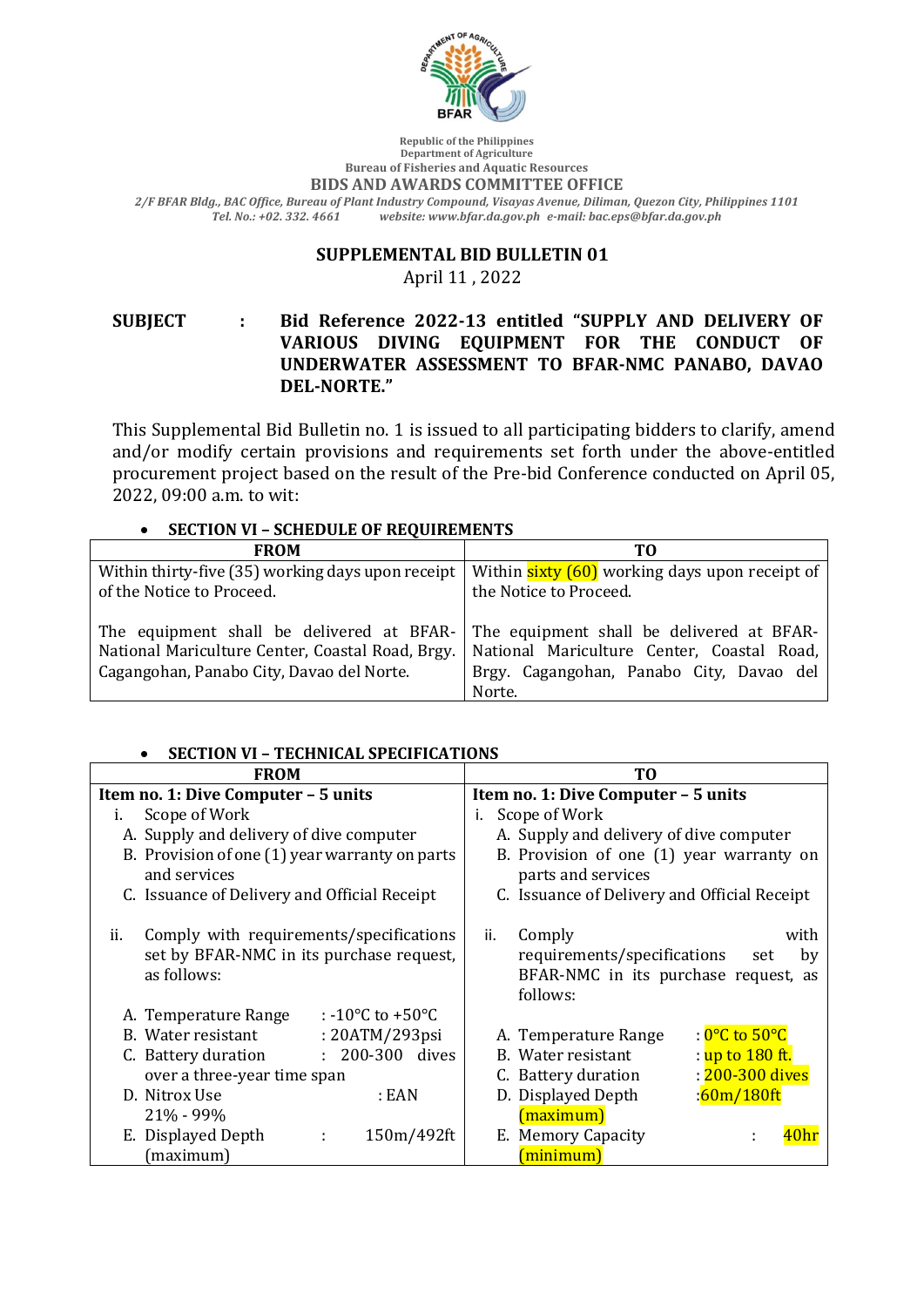| F. Memory Capacity<br>40hr<br>÷                                 | F. Logbook memory<br>35                                          |
|-----------------------------------------------------------------|------------------------------------------------------------------|
| (maximum)                                                       | hours of dive at 5 to 10 seconds sampling                        |
| G. Logbook memory<br>: 35 hours                                 | rate (minimum)                                                   |
| of dive at 5-second<br>sampling<br>rate                         | : 5 to 10 seconds<br>G. Profile Sampling Rate                    |
| (maximum)                                                       | : <mark>30mm to 35mm</mark><br>H. Diagonal display               |
| H. Profile Sampling Rate<br>:5s                                 | Display<br>:Segment display<br>I.                                |
| Diagonal display<br>: 31mm                                      | Display material<br>: Mineral glass                              |
| : Segment display<br>Display<br>J.                              | K. Ascent Rate Indicator<br>: Yes                                |
| K. Display material<br>: Mineral glass                          | L. Depth sensor<br>: Yes                                         |
| L. Ascent Rate Indicator<br>: Yes                               | M. Gas switching<br>: Yes                                        |
| M. Depth sensor<br>: Yes                                        | N. Stopwatch<br>: Yes                                            |
| : Yes                                                           | 0. Watch<br>: Yes                                                |
| N. Gas switching                                                |                                                                  |
| O. Stopwatch<br>: Yes                                           | P. Dual time<br>: Yes                                            |
| P. Watch<br>: Yes                                               | Q. Daily Alarm<br>: Yes                                          |
| Q. Dual time<br>: Yes                                           | R. Plan Mode<br>: Yes                                            |
| R. Daily Alarm<br>: Yes                                         | S. Fresh & seawater settings<br>: Yes                            |
| S. Plan Mode<br>: Yes                                           | T. Residues nitro reset<br>: Yes                                 |
| T. Fresh & seawater settings<br>: Yes                           | U. Option to include audible alarms : Yes                        |
| U. Residues nitro reset<br>: Yes                                | V. Altitude adjustment<br>: Yes                                  |
| V. Option to include audible alarms : Yes                       | W. Upgradable software<br>: Yes                                  |
| W. Altitude adjustment<br>: Yes                                 | X. Clock<br>Quartz<br>clock                                      |
| X. Upgradable software<br>: Yes                                 | (time, date, dive time display up to 999)                        |
| Y. Clock<br>clock<br>Quartz<br>÷                                | Y. Color<br>Any<br>color                                         |
| (time, date, dive time display up to 999)                       | available                                                        |
| Z. Color<br>: Red, Gray, Black                                  |                                                                  |
|                                                                 |                                                                  |
| Item no. 2: Hard protector case - 1 pc                          | Item no. 2: Hard protector case - 1 pc                           |
| Scope of Work<br>i.                                             | i. Scope of Work                                                 |
|                                                                 |                                                                  |
| A. Supply and delivery of hard protector case                   | A. Supply and delivery of hard protector                         |
| B. Provision of one (1) year warranty on parts                  | case                                                             |
| and services                                                    | B. Provision of one (1) year warranty on                         |
| C. Issuance of Delivery and Official Receipt                    | parts and services                                               |
|                                                                 | C. Issuance of Delivery and Official Receipt                     |
|                                                                 |                                                                  |
| Comply with requirements/specifications<br>ii.                  | Comply with requirements/specifications<br>ii.                   |
|                                                                 |                                                                  |
|                                                                 |                                                                  |
| set by BFAR-NMC in its purchase request,                        | set by BFAR-NMC in its purchase request,                         |
| as follows:                                                     | as follows:                                                      |
|                                                                 |                                                                  |
| A. Dimension                                                    | Dimension<br>А.                                                  |
| Interior<br>: 16.75x11.18x6.12 in                               | Interior (minimum) : $14.66 \times 10.24 \times 6.12$            |
| (maximum)                                                       | $in (37.2 \times 26 \times 15.5 \text{cm})$                      |
| Exterior<br>: 18.50x14.06x6.93 in                               | Interior (maximum) : 16.75 x 11.18 x 6.12                        |
| (maximum)                                                       | in $(42.5 \times 28.4 \times 15.5 \text{ cm})$                   |
|                                                                 | Exterior (minimum) : 16.44 x13.00 x 6.82 in                      |
|                                                                 | $(41.8 \times 33.00 \times 17.3 \text{ cm})$                     |
|                                                                 | Exterior (maximum) : 18.50 x 14.06 x 6.93                        |
|                                                                 | $\frac{\text{in } 35.7 \times 17.6 \text{ cm}}{1000}$            |
|                                                                 |                                                                  |
| <b>B.</b> Measurements                                          | <b>B.</b> Measurements                                           |
| Lid depth<br>$: 1.81"$ (maximum)                                | Lid depth : $1.75'' - 1.81'' (4.4 - 4.6 cm)$                     |
| $:4.31"$ (maximum)<br>Bottom depth                              | Bottom depth: 4.31" 4.37" (10.9 - 11.1 cm)                       |
| Total depth<br>:6.12"<br>Int volume<br>: 0.66 cu. ft. (maximum) | Total depth : 6.12" (15.5 cm)<br>Int volume: 0.53 - 0.66 cu. ft. |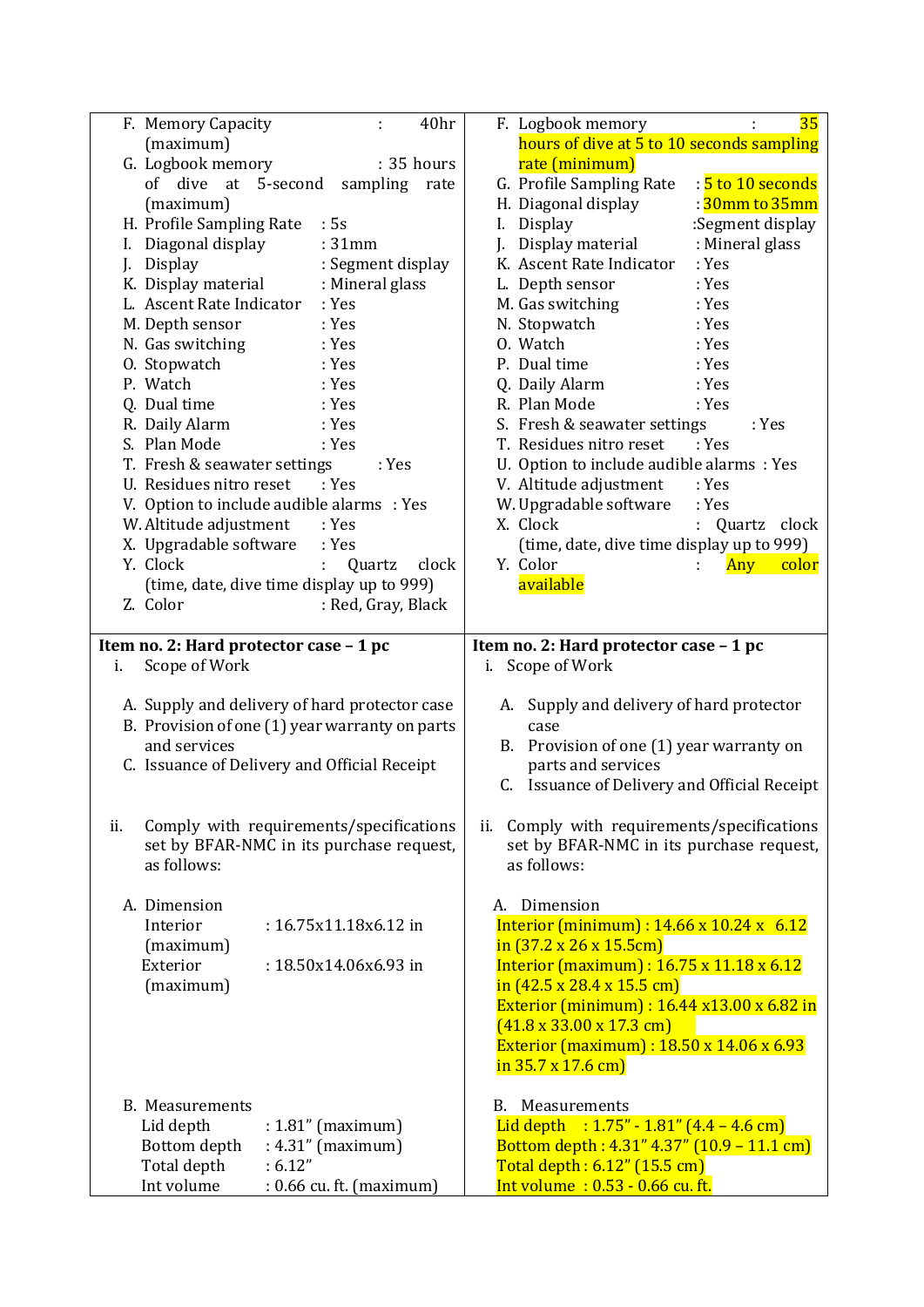| Padlock hole diameter: 5/16"                                                                                                                          | Padlock hole diameter: 5/16"                                                                                                                                                                      |
|-------------------------------------------------------------------------------------------------------------------------------------------------------|---------------------------------------------------------------------------------------------------------------------------------------------------------------------------------------------------|
| C. Weights<br>Weight with foam: 7.94 lbs (maximum)<br>$: 7.13$ lbs (maximum)<br>Weight empty<br>$: 50.00$ lbs (maximum)<br>Bouyancy                   | C. Weights<br>Weight with foam: 6.38 - 7.94 lbs (2.9 -<br>$3.6$ kgs)<br>Weight empty : $5.51 - 7.13$ lbs $(2.5 - 3.2)$<br>kgs)<br><b>Bouyancy</b><br>$: 30.00 - 50.00$ lbs (13.6)<br>$-22.7$ kgs) |
| 1. Materials                                                                                                                                          | 1. Materials                                                                                                                                                                                      |
| Body material : Polypropylene                                                                                                                         | Body material : Polypropylene                                                                                                                                                                     |
| Latch material : ABS                                                                                                                                  | Latch material : ABS                                                                                                                                                                              |
| O-ring material : Polymer                                                                                                                             | O-ring material : Polymer                                                                                                                                                                         |
| : Stainless steel                                                                                                                                     | Pins material                                                                                                                                                                                     |
| Pins material                                                                                                                                         | : Stainless steel                                                                                                                                                                                 |
| : 1.3lb polyurethane                                                                                                                                  | : 1.3lb polyurethane                                                                                                                                                                              |
| Foam material                                                                                                                                         | Foam material                                                                                                                                                                                     |
| Purge body material                                                                                                                                   | Purge body material                                                                                                                                                                               |
| :ABS                                                                                                                                                  | :ABS                                                                                                                                                                                              |
| Purge vent material                                                                                                                                   | Purge vent material                                                                                                                                                                               |
| : 3 micron                                                                                                                                            | : 3 micron                                                                                                                                                                                        |
| hydrophobic non-woven                                                                                                                                 | hydrophobic non-woven                                                                                                                                                                             |
| 2. Temperature                                                                                                                                        | 2. Temperature                                                                                                                                                                                    |
| : -40 $\mathrm{^{\circ}C}$                                                                                                                            | Min. temperature                                                                                                                                                                                  |
| Min. temperature                                                                                                                                      | $: -40^{\circ}$ C                                                                                                                                                                                 |
| Max. temperature                                                                                                                                      | Max. temperature                                                                                                                                                                                  |
| $:99^{\circ}$ C                                                                                                                                       | $:99^{\circ}$ C                                                                                                                                                                                   |
| 3. Convoluted lid foam                                                                                                                                | 3. Convoluted lid foam                                                                                                                                                                            |
| : Yes                                                                                                                                                 | : Yes                                                                                                                                                                                             |
| 4. O-ring seal                                                                                                                                        | 4. O-ring seal                                                                                                                                                                                    |
| : Yes                                                                                                                                                 | : Yes                                                                                                                                                                                             |
| 5. Color                                                                                                                                              | : <mark>Any color</mark>                                                                                                                                                                          |
| : Green                                                                                                                                               | 5. Color                                                                                                                                                                                          |
| 6. Waterlight, crushproof, dustproof                                                                                                                  | 6. Waterlight, crushproof, dustproof                                                                                                                                                              |
| 7. With rubber over-molded handle                                                                                                                     | 7. With rubber over-molded handle                                                                                                                                                                 |
| 8. With easy open double throw latches                                                                                                                | 8. With easy open double throw latches                                                                                                                                                            |
| 9. With automatic pressure equalization                                                                                                               | 9. With automatic pressure equalization                                                                                                                                                           |
| valve                                                                                                                                                 | valve                                                                                                                                                                                             |
| Item no. 3: Regulator, Octopus-type - 19 pcs                                                                                                          | Item no. 3: Regulator, Octopus-type-19 pcs                                                                                                                                                        |
| Scope of Work                                                                                                                                         | Scope of Work                                                                                                                                                                                     |
| i.                                                                                                                                                    | i.                                                                                                                                                                                                |
| A. Supply and delivery of regulator<br>B. Provision of one (1) year warranty on parts<br>and services<br>C. Issuance of Delivery and Official Receipt | Supply and delivery of regulator<br>A.<br>Provision of one (1) year warranty on<br>В.<br>parts and services<br>Issuance of Delivery and Official<br>C.<br>Receipt                                 |
| Comply with requirements/specifications                                                                                                               | Comply with                                                                                                                                                                                       |
| ii.                                                                                                                                                   | ii.                                                                                                                                                                                               |
| set by BFAR-NMC in its purchase request,                                                                                                              | requirements/specifications set by BFAR-                                                                                                                                                          |
| as follows:                                                                                                                                           | NMC in its purchase request, as follows:                                                                                                                                                          |
| A. Octopus-type                                                                                                                                       | A. Octopus-type with gauge                                                                                                                                                                        |
| B. First stage regulator                                                                                                                              | First stage regulator : diaphragm;                                                                                                                                                                |
| diaphragm;                                                                                                                                            | B.                                                                                                                                                                                                |
| $\sim 10$                                                                                                                                             | balanced                                                                                                                                                                                          |
| balanced                                                                                                                                              | Coupling                                                                                                                                                                                          |
| Coupling : yoke valve or A-clamp fitting                                                                                                              | : yoke valve or A-clamp fitting                                                                                                                                                                   |
| C. Second stage regulator: compact, with                                                                                                              | Second stage regulator: compact, with                                                                                                                                                             |
| alternative air sources                                                                                                                               | alternative air sources                                                                                                                                                                           |
| Item no. 4: Dive tank - 19 tank                                                                                                                       | Item no. 4: Dive tank - 19 tank                                                                                                                                                                   |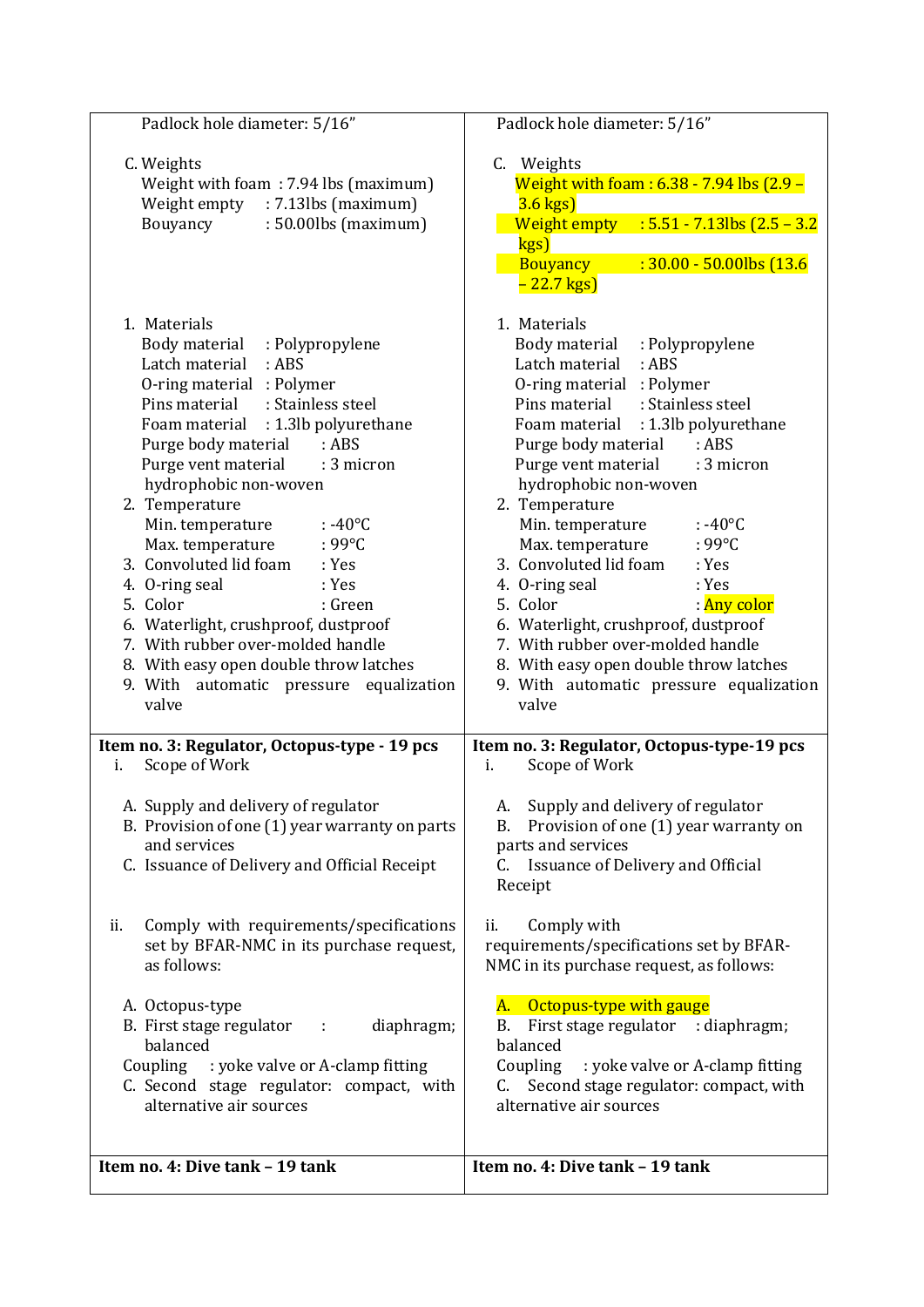| Scope of Work<br>i.                            |                                                    |
|------------------------------------------------|----------------------------------------------------|
|                                                | Scope of Work<br>i.                                |
| A. Supply and delivery of dive tanks           |                                                    |
| B. Provision of one (1) year warranty on parts | Supply and delivery of dive tanks<br>A.            |
| and services                                   | <b>B.</b><br>Provision of one (1) year warranty on |
| C. Issuance of Delivery and Official Receipt   | parts and services                                 |
|                                                | Issuance of Delivery and Official Receipt<br>C.    |
|                                                |                                                    |
| Comply with requirements/specifications<br>ii. |                                                    |
| set by BFAR-NMC in its purchase request,       | ii.<br>Comply with                                 |
| as follows:                                    | requirements/specifications set by BFAR-NMC        |
|                                                | in its purchase request, as follows:               |
| : Steel alloy<br>A. Material                   |                                                    |
| B. Working pressure:<br>200<br>bars/3000psi    | Material<br>: Alluminum<br>А.                      |
| (maximum)                                      | Working pressure: 200 bars/3000psi<br>B.           |
|                                                | (maximum)                                          |
| Item no. 5: Scuba portable air compressor - 1  | Item no. 5: Scuba portable air compressor -        |
| unit                                           | 1 unit                                             |
| Scope of Work<br>i.                            | i.<br>Scope of Work                                |
|                                                |                                                    |
|                                                |                                                    |
| A. Supply and delivery of Scuba Portable Air   | Supply and delivery of Scuba Portable<br>А.        |
| Compressor                                     | Air Compressor                                     |
| B. Provision of services<br>on<br>instrument   | Provision of services on instrument<br>В.          |
| installation, commissioning,<br>and initial    | installation, commissioning, and initial           |
| operation                                      | operation                                          |
| C. Provision of on-site training               | Provision of on-site training<br>C.                |
| D. Provision of one (1) year warranty on parts | Provision of one (1) year warranty on<br>D.        |
| and services                                   | parts and services                                 |
| E. Issuance of Delivery and Official Receipt   | Issuance of Delivery and Official Receipt<br>Е.    |
|                                                |                                                    |
| Comply with requirements/specifications<br>ii. | ii. Comply with requirements/specifications        |
| set by BFAR-NMC in its purchase request,       | set by BFAR-NMC in its purchase request, as        |
| as follows:                                    | follows:                                           |
|                                                |                                                    |
|                                                |                                                    |
| A small and lightweight apparatus that         | A small and lightweight apparatus that can         |
| can provide compressed air, removes oil,       | provide compressed air, removes oil, vapor         |
| vapor and other contaminants by filters        | and other contaminants by filters and              |
| and separators.                                | separators.                                        |
|                                                |                                                    |
| :375mmx225mmx385mm<br>A. Dimension.            | : 375-390mmx225-<br>Dimension<br>А.                |
| (maximum)                                      | 240mmx385-400mm                                    |
| B. Volume<br>:605x380x420mm                    | :605x380x420mm<br>Volume<br>В.                     |
| (maximum)                                      | (maximum)                                          |
| C. Net Weight<br>: not more than 40 kg         | : <mark>40 – 45 kgs</mark><br>Net Weight<br>C.     |
| D. Gross Weight : not more than 45 kg          | D. Gross Weight : not more than 45 kg              |
| E. Working Pressure : 0-300 bar/0-30           | Working Pressure: 0-300 bar/0-30<br>Е.             |
| MPA/0-4500 psi                                 | MPA/0-4500 psi                                     |
|                                                |                                                    |
| F. Inflating Speed: 2300 r/min (maximum)       | Inflating Speed: 2300 r/min or 0-200<br>F.         |
| G. Power rating<br>:2.2KW                      | bar per 20 min                                     |
| H. Voltage<br>: 220V                           | Power rating : 2.2KW<br>G.                         |
| I. Lubrication Method<br>: Splash type         | Н.<br>Voltage<br>:220V                             |
| J. Pressure<br>: High pressure                 | I.<br><b>Lubrication Method</b><br>: Splash type   |
| : Belt drive<br>K. Transmission                | J.<br>Pressure<br>: High pressure                  |
| : Direct current/electric<br>L. Power source   | Transmission : Belt drive<br>K.                    |
| : Stainless steel<br>M. Material               | Power source: Alternate Source<br>L.               |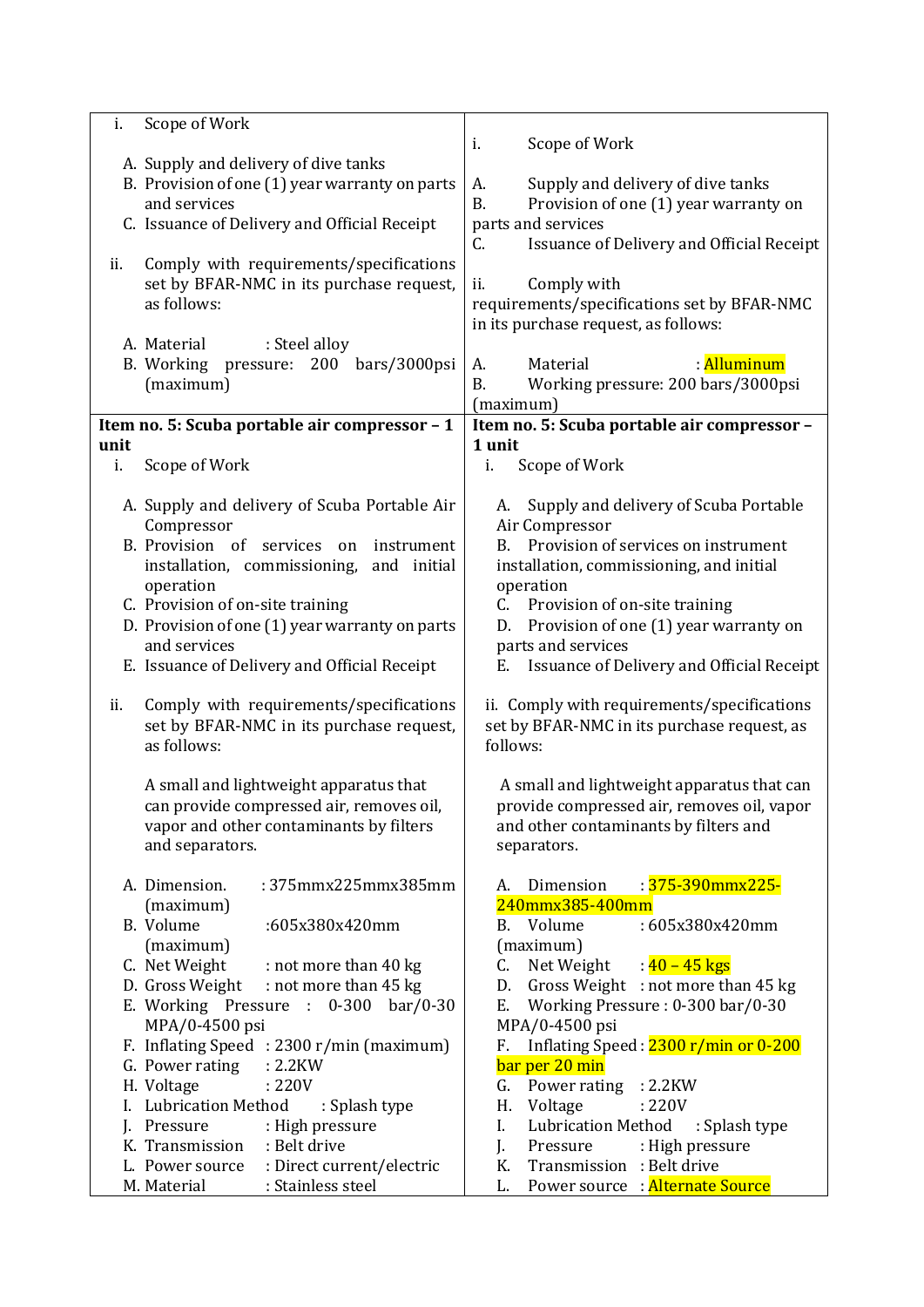| : Multistage pump; 2 stage<br>N. Structure<br>electric<br>O. With high-pressure safety valve, oil level<br>indicator, and cooling fan                                                    | current/electric<br>M. Material<br>: Stainless steel<br>N. Structure : Multistage pump; 2 stage<br>electric<br>With high-pressure safety valve, oil<br>0.<br>level indicator, and cooling fan     |
|------------------------------------------------------------------------------------------------------------------------------------------------------------------------------------------|---------------------------------------------------------------------------------------------------------------------------------------------------------------------------------------------------|
| Item no. 6: Underwater camera - 2 units                                                                                                                                                  | Item no. 6: Underwater camera - 2 units                                                                                                                                                           |
| Scope of Work<br>i.                                                                                                                                                                      | i. Scope of Work                                                                                                                                                                                  |
| A. Supply and delivery of underwater camera<br>with waterproof housing<br>B. Provision of one (1) year warranty on parts<br>and services<br>C. Issuance of Delivery and Official Receipt | Supply and delivery of underwater<br>A.<br>camera with waterproof housing<br>Provision of one (1) year warranty on<br>В.<br>parts and services<br>Issuance of Delivery and Official Receipt<br>C. |
| Comply with requirements/specifications<br>ii.<br>set by BFAR-NMC in its purchase request,<br>as follows:                                                                                | ii. Comply with requirements/specifications<br>set by BFAR-NMC in its purchase request,<br>as follows:                                                                                            |
| Underwater Camera                                                                                                                                                                        | <b>Underwater Camera</b>                                                                                                                                                                          |
| A. Body type<br>: Compact                                                                                                                                                                | 1. Resolution : $4000 \times 3000$ (minimum)                                                                                                                                                      |
| <b>B.</b> Resolution<br>: 4608x3456 (maximum)                                                                                                                                            | 4608x3456 (maximum)<br>2. Effective pixels : 12 to 24 megapixels                                                                                                                                  |
| C. Effective pixels : 16 to 24 megapixels<br>D. Sensor size<br>: $1/2.3$ " (6.17x4.55mm)                                                                                                 | : Auto, 100-12800<br>3. ISO                                                                                                                                                                       |
| : BSI-CMOS<br>E. Sensor type                                                                                                                                                             | 4. Focal length: 25-100mm                                                                                                                                                                         |
| F. ISO<br>: Auto, 100-6400                                                                                                                                                               | $5.$ Aperture : F2-4.9 (maximum)                                                                                                                                                                  |
| : 25-100mm<br>G. Focal length                                                                                                                                                            | 6. Optical Zoom $: 4x$                                                                                                                                                                            |
| H. Aperture<br>: F 2-4.9 (maximum)                                                                                                                                                       | 7. Screen size : $3 - 4$ "                                                                                                                                                                        |
| I. Articulated LCD: Fixed                                                                                                                                                                | 8. Screen Dots: $460,000 - 1,040,000$                                                                                                                                                             |
| $:3 - 4"$<br>J. Screen size                                                                                                                                                              | 9. Shutter speed: 4 sec (minimum) 1/2000                                                                                                                                                          |
| K. Screen Dots<br>:460,000                                                                                                                                                               | sec (maximum)                                                                                                                                                                                     |
| : 1/2000 sec (maximum)<br>L. Shutter speed                                                                                                                                               | 10. Weight (with battery): 247-253 grams                                                                                                                                                          |
| : H.264, Motion JPEG<br>M. Format                                                                                                                                                        | $(0.54 - 0.56$ lbs)                                                                                                                                                                               |
| N. Storage types<br>microSD,<br>Internal<br>÷.                                                                                                                                           | 11. Dimension: Min - 112x66x31mm                                                                                                                                                                  |
| memory                                                                                                                                                                                   | $(4.41x2.6x1.22")$ : Max - 113x66x32mm                                                                                                                                                            |
| O. USB<br>: USB 2.0<br>P. Weight (with<br>battery):<br>247<br>grams                                                                                                                      | (4.45x2.6x1.26")<br>12. Waterproof: up to 180 feet                                                                                                                                                |
| (maximum)                                                                                                                                                                                | 13. Format : Motion JPEG                                                                                                                                                                          |
| Q. Dimension<br>112x66x31mm<br>÷.                                                                                                                                                        | 14. Storage types: microSD, Internal memory                                                                                                                                                       |
| (maximum)                                                                                                                                                                                | 15. Connectivity: USB 2.0                                                                                                                                                                         |
| R. GPS<br>: Built-in                                                                                                                                                                     | 16. Body type : Compact                                                                                                                                                                           |
| S. Compact, shockproof, and waterproof                                                                                                                                                   | <b>17. LCD</b><br>: Fixed                                                                                                                                                                         |
|                                                                                                                                                                                          | <b>18. GPS</b><br>: Built-in                                                                                                                                                                      |
|                                                                                                                                                                                          | 19. Battery<br>rechargeable Li-Ion battery:                                                                                                                                                       |
|                                                                                                                                                                                          | 20. Color<br>: Any color available                                                                                                                                                                |
|                                                                                                                                                                                          | 21. Compact, shockproof, and waterproof<br>22. With USB cable for charging & computer                                                                                                             |
|                                                                                                                                                                                          | connection                                                                                                                                                                                        |
|                                                                                                                                                                                          |                                                                                                                                                                                                   |
| <b>Underwater camera housing</b>                                                                                                                                                         | <b>Underwater camera housing</b>                                                                                                                                                                  |
| : up to 200 feet<br>A. Depth Range                                                                                                                                                       | 1. Depth Range<br>: up to 180 feet                                                                                                                                                                |
| B. Control type<br>: mechanical                                                                                                                                                          | 2. Control type<br>: mechanical<br>3. Controls                                                                                                                                                    |
|                                                                                                                                                                                          | : provides access to all<br>camera functions                                                                                                                                                      |